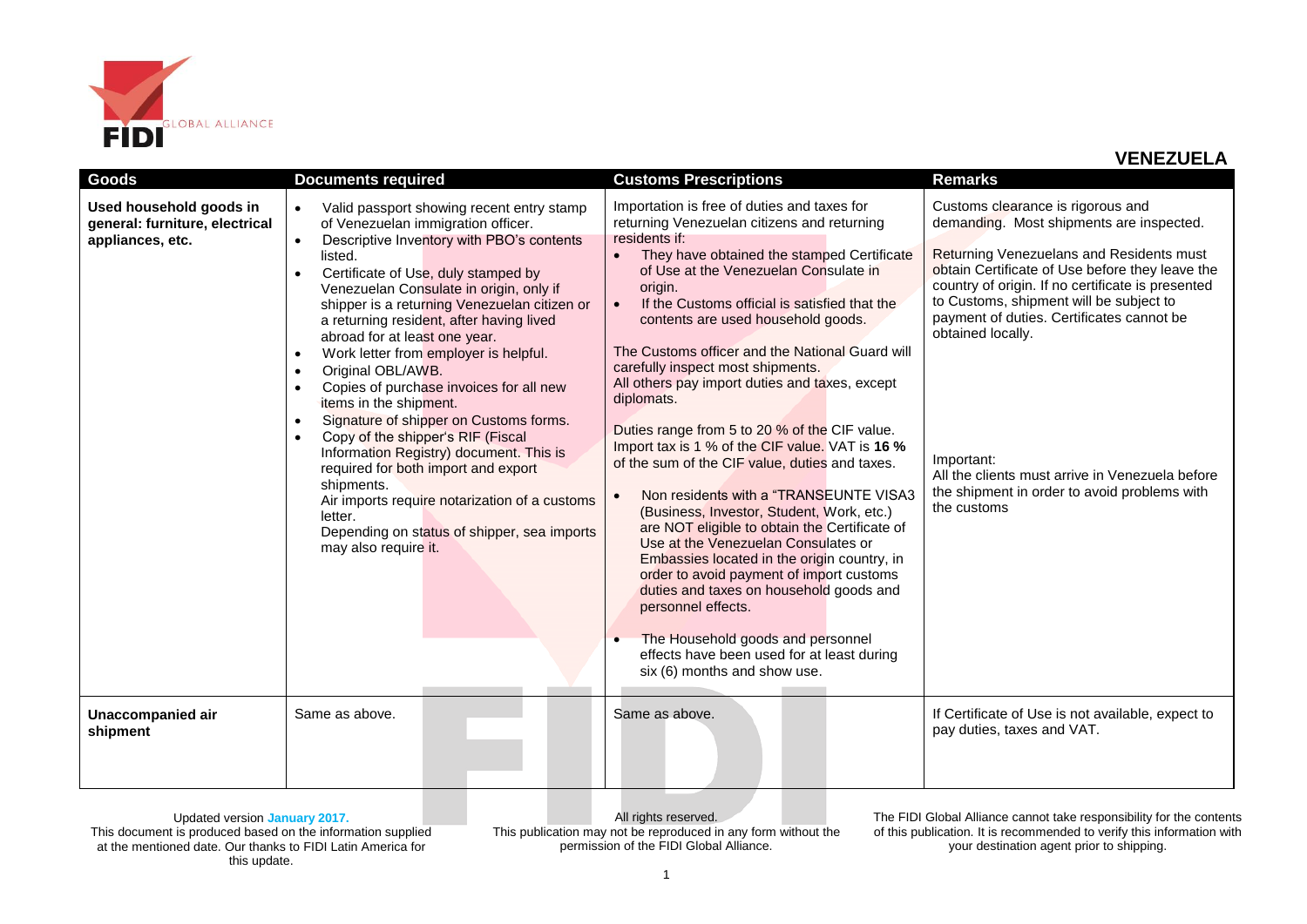

| Goods                                                     | <b>Documents required</b>                                                                                                                                                          | <b>Customs Prescriptions</b>                                                                                                                                                                                                                   | <b>Remarks</b>                                                                                                                               |
|-----------------------------------------------------------|------------------------------------------------------------------------------------------------------------------------------------------------------------------------------------|------------------------------------------------------------------------------------------------------------------------------------------------------------------------------------------------------------------------------------------------|----------------------------------------------------------------------------------------------------------------------------------------------|
| <b>Diplomatic shipments</b>                               | Diplomatic franchise.<br>$\bullet$<br>Packing inventory.<br>$\bullet$                                                                                                              | Respective Embassy must supply the diplomatic<br>franchise before customs clearance.                                                                                                                                                           | Due to long process to obtain the diplomatic<br>franchise, storage charges incur, as well as<br>high container demurrage fees.               |
|                                                           | Signature of shipper on Customs forms.<br>Passport.<br>2 OBL's/AWB.                                                                                                                | Diplomats may include small amount of liquor in<br>their shipments, however for large amounts a<br>note requesting permission is to be submitted<br>before the MRI (Ministerio de Relaciones<br>Interiores) confirming the amount of bottles.  |                                                                                                                                              |
| Antiques (in household<br>goods shipment)                 | Same documents as in normal HHGs shipment<br>including the stamped Certificate of Use.                                                                                             |                                                                                                                                                                                                                                                | Documented antiques pay high duties and<br>taxes when shipped separately.                                                                    |
| Alcohol (in household<br>goods, and luggage<br>shipments) | Prohibited without Sanitation Permit.                                                                                                                                              | Diplomats may include small amount of liquor in<br>their shipments, however for large amounts a<br>note requesting permission is to be submitted<br>before the MRI ( Ministerio de Relaciones<br>Interiores) confirming the amount of bottles. | Normally, one case per SS container is<br>ignored by Customs, however confiscation<br>may occur.                                             |
| Food (in household goods<br>shipment)                     | Prohibited without Sanitation Permit.                                                                                                                                              |                                                                                                                                                                                                                                                | Normally, one small box per SS container is<br>ignored by Customs, however, confiscation<br>may occur.                                       |
| <b>Vehicles for diplomats</b>                             | Original passport.<br>$\bullet$<br>3 Original OBL/AWB.<br>$\bullet$<br>Original invoice.<br>Original Certificate of Title.<br>Certificate of Origin.                               | Diplomatic franchise.                                                                                                                                                                                                                          |                                                                                                                                              |
| Used vehicles (for non<br>diplomats)                      | Original passport.<br>$\bullet$<br>3 Original OBL's.<br>$\bullet$<br>Original invoice.<br>$\bullet$<br>Original Registration Title.<br>Original Certificate of Use duly stamped by | Returning Venezuelan citizens and<br>returning residents may import used cars<br>after living abroad for at least one year and<br>after having purchased the car at least 11<br>months in advance of import to Venezuela.                      | Customs Office determines the value.<br>The value for Customs purposes is not<br>necessarily the value indicated on the original<br>invoice. |

Updated version **January 2017.** This document is produced based on the information supplied at the mentioned date. Our thanks to FIDI Latin America for this update.

All rights reserved. This publication may not be reproduced in any form without the permission of the FIDI Global Alliance.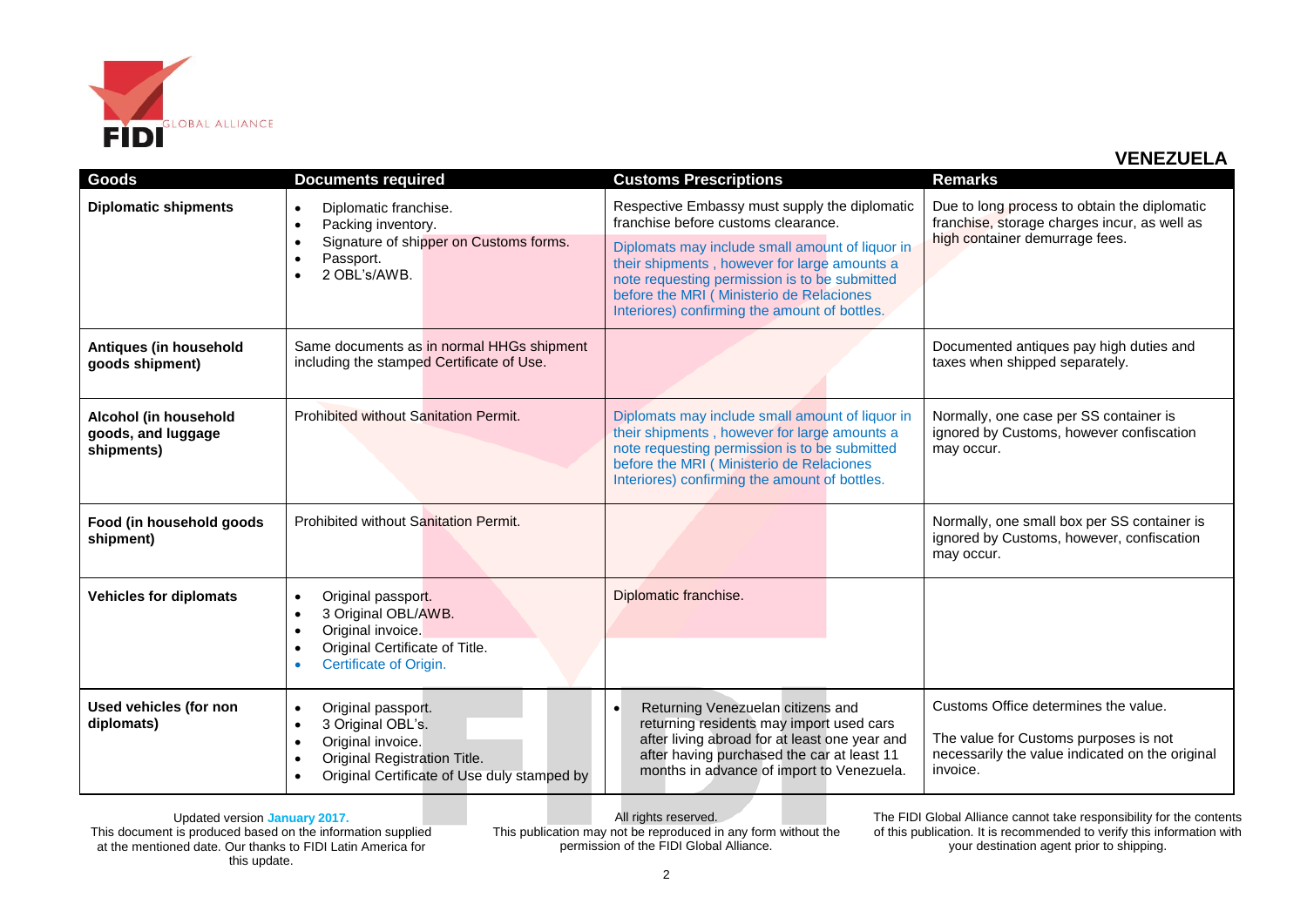

| Goods                                                         | <b>Documents required</b>                                                                                                                                                        | <b>Customs Prescriptions</b>                                                                                                           | <b>Remarks</b>                                                                                                                                                                                                                                                                              |
|---------------------------------------------------------------|----------------------------------------------------------------------------------------------------------------------------------------------------------------------------------|----------------------------------------------------------------------------------------------------------------------------------------|---------------------------------------------------------------------------------------------------------------------------------------------------------------------------------------------------------------------------------------------------------------------------------------------|
|                                                               | Venezuelan Consulate at origin.<br>Shipper' signature on Customs form<br>$\bullet$<br>supplied by the mover.                                                                     | If the value of the car when brand new was<br>over US\$ 20,000, duties will be 35 % of the<br>CIF value based on the present day value | It is recommended to the shipper to determine<br>the value of the car at the tax office' Seniat in<br>Caracas before shipping the vehicle.                                                                                                                                                  |
|                                                               | RIF document (Venezuela tax payers<br>$\bullet$<br>registration document).<br>Certificate of Origin.<br>$\bullet$                                                                | as dictated by the tax office (Seniat).<br>Import tax is 1% of the CIF value.                                                          | The tax office will assign (1) a present day<br>value to the car and (2) the value when it was<br>brand new.                                                                                                                                                                                |
|                                                               |                                                                                                                                                                                  | Non residents can NOT apply for a certificate of<br>Use, so they cannot import their used car.                                         | Vehicle imported duty free cannot be sold for a<br>period of 3 years.                                                                                                                                                                                                                       |
|                                                               |                                                                                                                                                                                  |                                                                                                                                        | Before shipping a car to Venezuela (2000<br>model or over), the shipper must present the<br>COVENIN and SENORCA permits to<br>Customs, otherwise clearance will be delayed<br>and car may be confiscated.<br>These permits are to be obtained in<br>Venezuela, prior to arrival of vehicle. |
| New and used vehicles<br>(under a temporary import<br>permit) | Application to Customs Office requesting a<br>$\bullet$<br>temporary import permit.<br>Remaining documents same as for used<br>$\bullet$<br>vehicles, except Certificate of Use. | Only after the permit is granted, vehicle<br>may be shipped to Venezuela.<br>Import tax is 1% of the CIF value.                        | For release from Customs, a bond may be<br>posted through a local insurance company or a<br>deposit may be made for the value of the<br>duties.                                                                                                                                             |
|                                                               |                                                                                                                                                                                  |                                                                                                                                        | Before shipping a car to Venezuela (2000<br>model or over), the shipper must present the<br>COVENIN and SENORCA permits to<br>Customs, otherwise clearance will be delayed<br>and car may be confiscated.                                                                                   |
|                                                               |                                                                                                                                                                                  |                                                                                                                                        | These permits are to be obtained in<br>Venezuela, prior to arrival of vehicle.                                                                                                                                                                                                              |
|                                                               |                                                                                                                                                                                  |                                                                                                                                        | The temporary import permit is valid for 6<br>months. A request may be filed with Customs<br>to extend the permit for one additional six<br>months period, after which the car must be<br>exported. Only valid for tourists and/or holders<br>of transit visas.                             |

Updated version **January 2017.** This document is produced based on the information supplied at the mentioned date. Our thanks to FIDI Latin America for this update.

All rights reserved. This publication may not be reproduced in any form without the permission of the FIDI Global Alliance.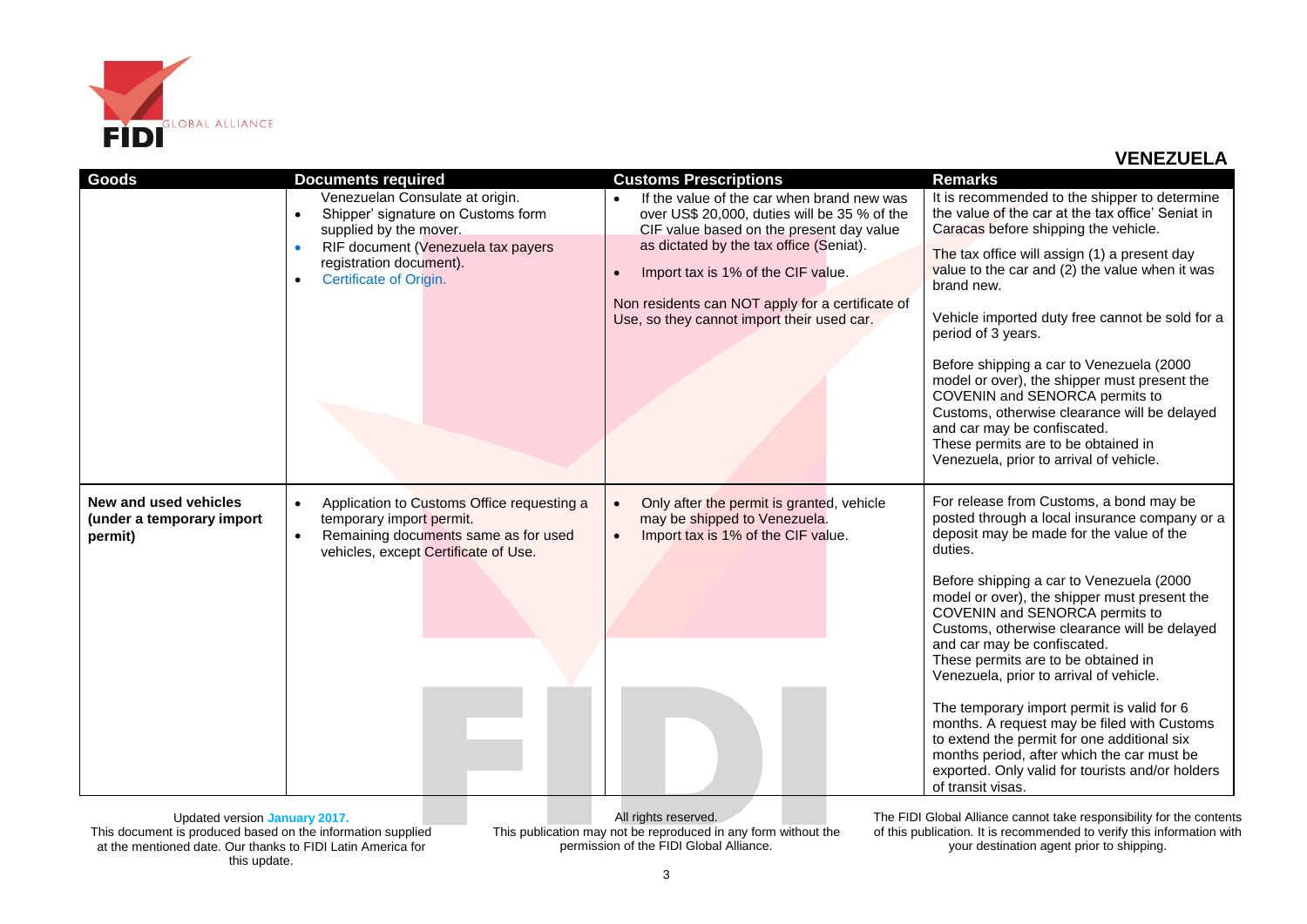

| Goods                                    | <b>Documents required</b>                                                                                                                                                                                       | <b>Customs Prescriptions</b>                                                                                                                    | Remarks                                                                                                                                                                                                                                                                                                                                                                                                                                       |
|------------------------------------------|-----------------------------------------------------------------------------------------------------------------------------------------------------------------------------------------------------------------|-------------------------------------------------------------------------------------------------------------------------------------------------|-----------------------------------------------------------------------------------------------------------------------------------------------------------------------------------------------------------------------------------------------------------------------------------------------------------------------------------------------------------------------------------------------------------------------------------------------|
| <b>New vehicles</b>                      | Original passport.<br>$\bullet$<br>Original purchase invoice notarised at<br>origin.<br>2 Original OBL/AWB.<br>Original title.<br>Shipper's signature on Customs forms.<br>Shipper's RIF document.<br>$\bullet$ | Import tax is 1% of the CIF value.<br>Import duties are 40 % of the CIF value.<br>VAT is 12 % of the sum of the CIF value,<br>duties and taxes. | The vehicle must be brand new (no miles)<br>The shipper must be at least 18 years old and<br>he must be in Venezuela when the auto<br>arrives.<br>Before shipping a car to Venezuela (2000<br>model or over), the shipper must present the<br>COVENIN and SENORCA permits to<br>Customs, otherwise clearance will be delayed<br>and car may be confiscated.<br>These permits are to be obtained in<br>Venezuela, prior to arrival of vehicle. |
| <b>Motorcycles</b>                       | Original purchase invoice.<br>Original passport of shipper.<br>$\bullet$<br>Shipper's signature on Customs form.<br>Shipper's RIF document.                                                                     | Forbidden to import.                                                                                                                            | Certificate of Use issued by Venezuelan<br>Consulate at origin for Venezuelan or returning<br>residents is not valid for importing motorcycles.                                                                                                                                                                                                                                                                                               |
| <b>Motorcycles for diplomats</b>         |                                                                                                                                                                                                                 | Original diplomatic franchise.                                                                                                                  | Due to long process in obtaining the franchise,<br>storage charges might occur.                                                                                                                                                                                                                                                                                                                                                               |
| Firearms drugs,<br>pornographic material |                                                                                                                                                                                                                 | Prohibited.                                                                                                                                     | For firearms, apply to the Ministry of Defence<br>before shipping. Prohibited in household<br>goods shipments.                                                                                                                                                                                                                                                                                                                                |



Updated version **January 2017.** This document is produced based on the information supplied at the mentioned date. Our thanks to FIDI Latin America for this update.

This publication may not be reproduced in any form without the permission of the FIDI Global Alliance.